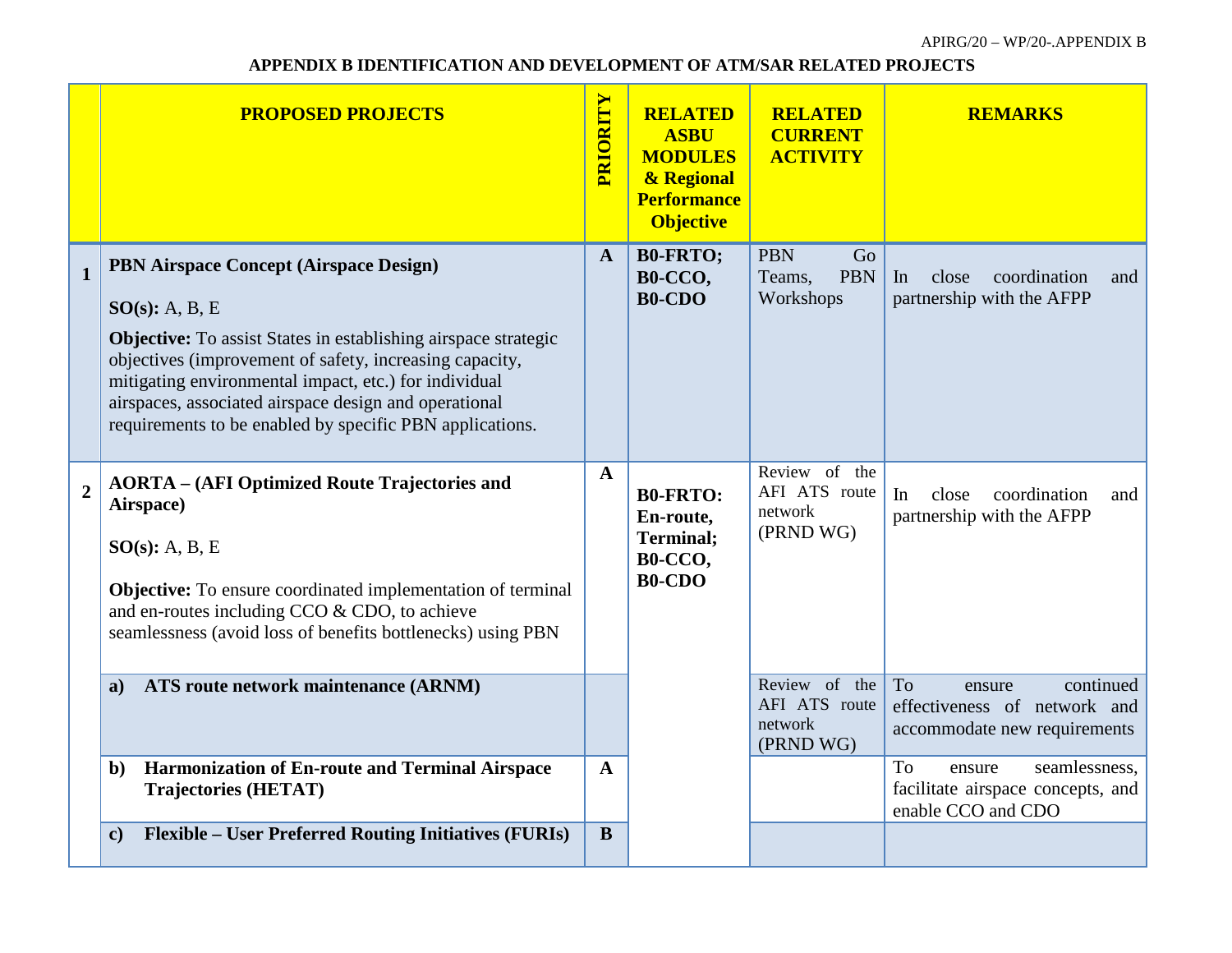| $\overline{\mathbf{3}}$ | <b>AFI SSR Code Allocation and Assignment Review</b><br>(ASCAAR)<br>$SO(s)$ : A, B<br><b>Objective:</b> To update the AFI SSR Code Allocation Plan and<br>assignment standards in order to make codes available to all<br>airspaces and improve usage to increase availability of each<br>code. | $\mathbf{A}$ | <b>B0-ASUR</b><br><b>B0-SNET</b>                   | Review<br>and<br>update of the AFI<br><b>SSR</b><br>Code<br><b>Allocation Plan</b><br>(ASCAA WG) |                                                                                                                                           |
|-------------------------|-------------------------------------------------------------------------------------------------------------------------------------------------------------------------------------------------------------------------------------------------------------------------------------------------|--------------|----------------------------------------------------|--------------------------------------------------------------------------------------------------|-------------------------------------------------------------------------------------------------------------------------------------------|
| $\overline{\mathbf{4}}$ | <b>ATS Competency Study (ATSCS)</b><br>SO(s): A<br><b>Objective:</b> To identify shortcomings that lead to the existing<br>low levels of competency in ATS in many airspaces, and<br>establish effective remedial strategies and actions                                                        | $\mathbf{A}$ | <b>Not</b><br><b>Applicable</b>                    | Study<br>of<br>shortcomings<br>in<br>competency and<br>training of ATS<br>personnel<br>(ATSCSG)  |                                                                                                                                           |
| 5                       | <b>Contingency Planning and Operational Coordination</b><br>(CPOC)<br>$SO(s)$ : A, D, E<br><b>Objective:</b> To support the coordination required to develop<br>contingency routes in order for States complete and<br>promulgate CPs.                                                          | B            | <b>Not</b><br><b>Applicable</b>                    | Development of<br>Contingency<br>Plans<br>(APIRG Concl.<br>$17/66$ as updated<br>by $19/76$      | Development of CP, Coordination of<br>CR with Adjacent, Establishment of<br>Sub-regional<br>mechanism<br>to<br>coordinate operation of CP |
| 6                       | <b>Assistance on State Safety Programme Implementation</b><br>(ASSPI)<br>SO(s): A<br><b>Objective:</b> To support States in the implementation of<br>SSP/SMS, in accordance with the GASP near term Safety<br>Initiatives                                                                       | $\mathbf C$  | <b>GASP</b><br><b>Safety</b><br><b>Initiatives</b> | <b>APIRG</b><br>and<br><b>RASG-AFI</b><br>Conclusions                                            |                                                                                                                                           |
| 7                       | <b>Operational Requirements for CNS (OPREC)</b><br>SO(s): A, B, E                                                                                                                                                                                                                               | $\mathbf A$  | <b>B0-FRTO</b><br><b>B0-ASUR</b><br><b>B0-SNET</b> | Coordination<br>between<br>the<br>ATM/AIM/SAR                                                    | While taking optimum advantage of<br>existing<br>technologies<br>and<br>infrastructure, to avoid unnecessary                              |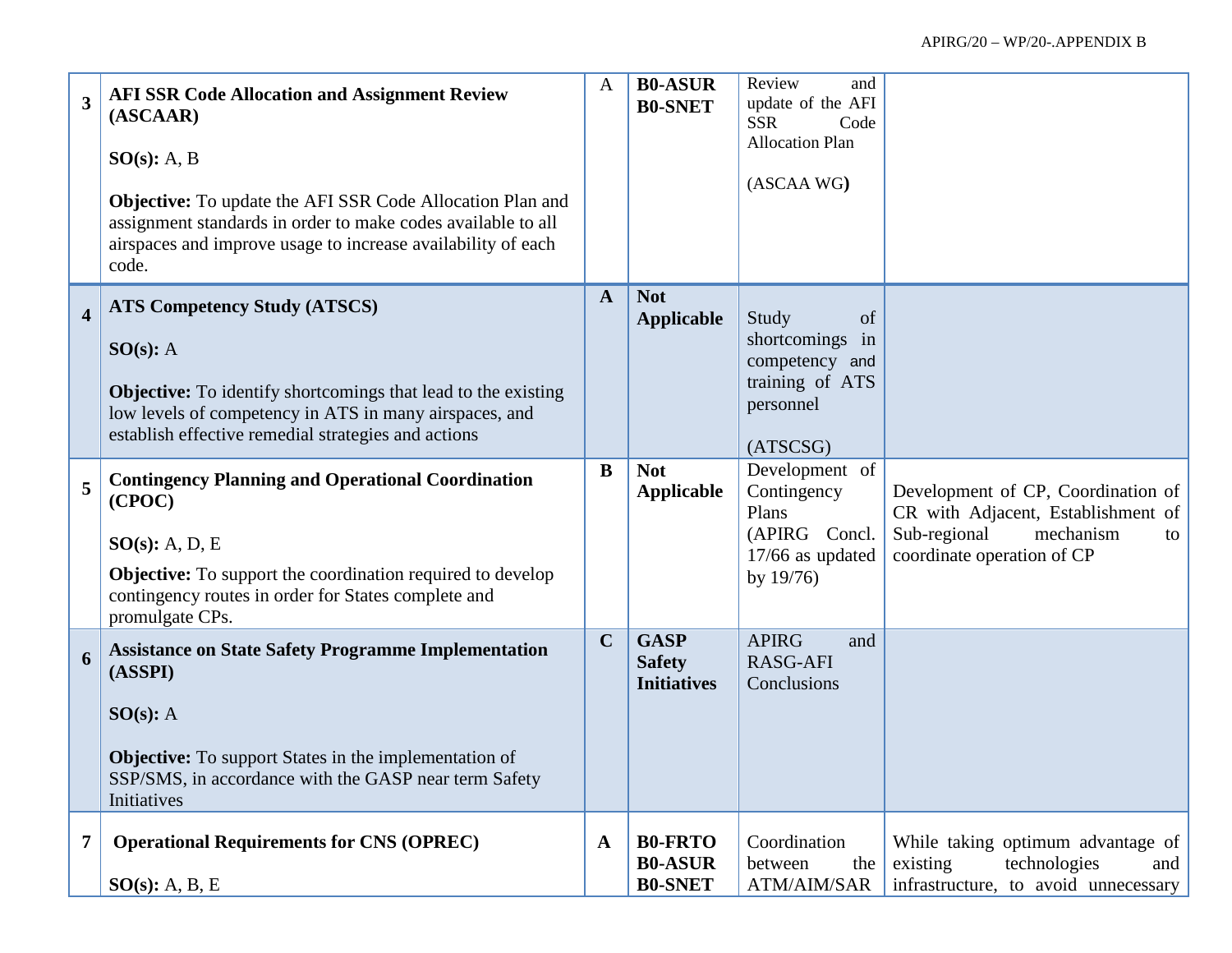|   | <b>Objective:</b> To ensure up to date clarity on what operational<br>improvements should be prioritized for specific areas at<br>specific times, based on user requirements, and to clearly<br>identify and provide guidance on minimum infrastructure<br>(CNS) requirements, in order to facilitate coordinate planning<br>and implementation of operational and infrastructure<br>requirements |              |                | the<br>and<br><b>CNS</b><br>Sub-Groups                                        | implementation infrastructure without<br>operational requirement                                                                                               |
|---|---------------------------------------------------------------------------------------------------------------------------------------------------------------------------------------------------------------------------------------------------------------------------------------------------------------------------------------------------------------------------------------------------|--------------|----------------|-------------------------------------------------------------------------------|----------------------------------------------------------------------------------------------------------------------------------------------------------------|
| 8 | <b>NAVSPEC</b><br><b>Separation</b><br><b>Minima</b><br><b>Transition</b><br>and<br>(NASMIT)<br>SO(s): A, B, E<br><b>Objective:</b> To ensure regionally harmonized alignment of<br>Doc 4444 aircraft separation minima as the implementation of<br>PBN and various ASBU modules progresses.                                                                                                      | $\mathbf{A}$ | <b>B0-FRTO</b> | Implementation<br>of PBN<br>(PBN/GNSS<br>TF)                                  | Coordinate transition from RNAV 10<br>to RNAV 5 and RNP 4 NAVSPECs,<br>and where appropriate RNAV 2/1<br>and reduction of separation minima<br>from 10 minutes |
| 9 | <b>Civil/Military Cooperation &amp; FUA Seminar/Workshops</b><br>SO(s): A, B<br>Objective: To facilitate optimum use of available airspace<br>and other resources available to the military and civil<br>operations; to support safety objectives                                                                                                                                                 | $\mathbf C$  |                | <b>APIRG</b><br>Conclusions and<br><b>ICAO</b> activities                     |                                                                                                                                                                |
|   | 10 RVSM & Operational Safety in ATS (ROSATS)<br>SO(s): A, B, E<br><b>Objective:</b> To ensure continued viability RVSM airspace<br>through maintenance of safety objectives in the RVSM<br>airspace; and provide tactical safety resolution responses to<br>both the RVSM strata and lower airspace safety issues.                                                                                | $\mathbf{A}$ | <b>B0-FRTO</b> | <b>ARMA</b> and<br>TAG safety<br>maintenance and<br>enhancement<br>activities | Support to APIRG and RASG<br>strategic initiatives.<br>SP AFI/08 RAN Rec<br><b>APIRG Conclusions</b><br><b>RMACG</b><br>Refer to the TAG/7 Meeting SoD.        |
|   | Analysis, Solutions and Monitoring of UCRs (ASMU)<br>a)                                                                                                                                                                                                                                                                                                                                           |              |                |                                                                               | Include performance of tasks<br>identified for the Scrutiny Group by<br>the SP AFI/08 RAN                                                                      |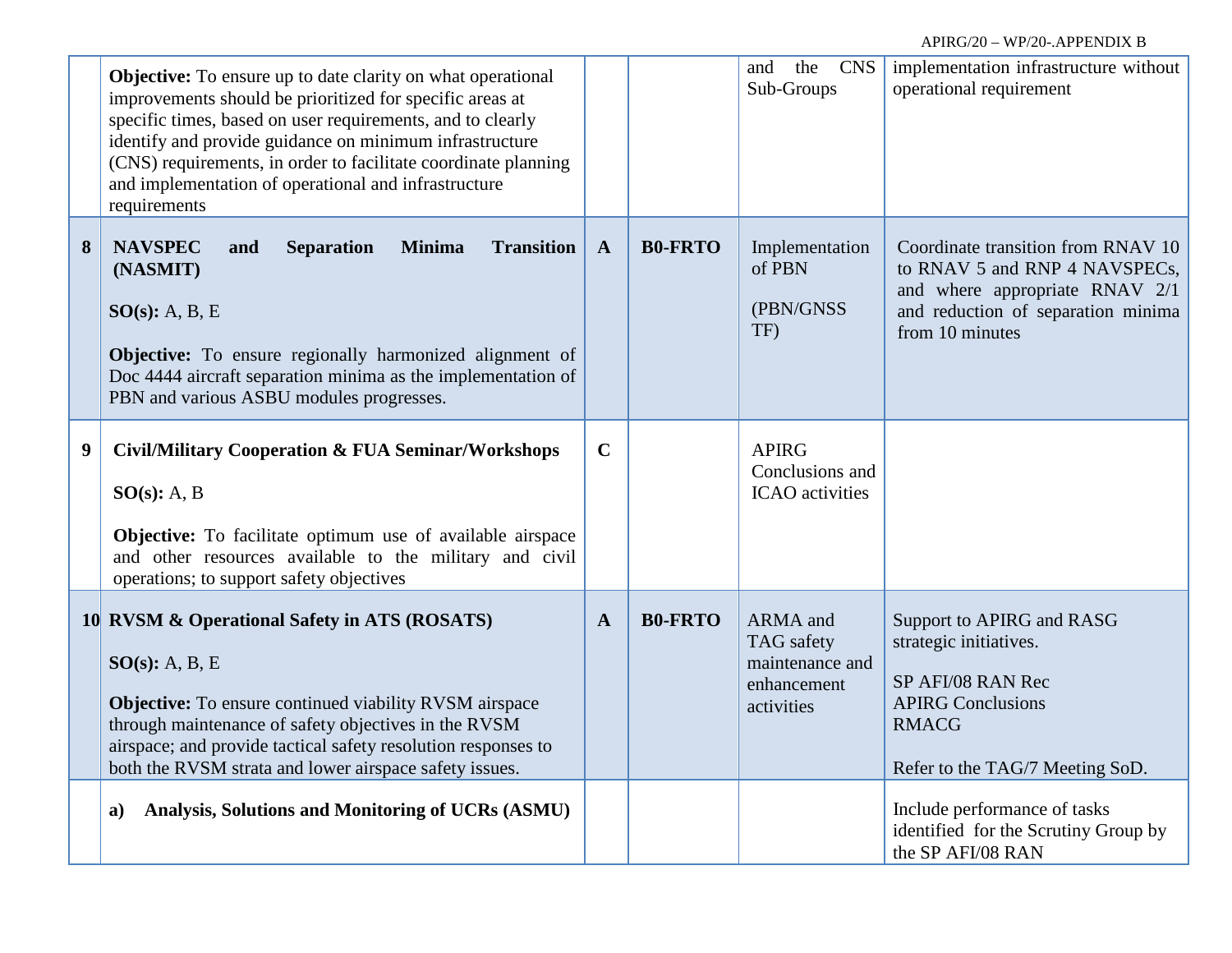|                                                                                                                                                                                                                                                                                                                  |   |                                                                                                        | (i) generally monitor and analyse the<br>safety of operations in the AFI<br>Region<br>classifying/categorising<br><b>UCRs</b><br>(ii)<br>applying safety<br>management<br>principles in Doc 9859<br>iii) identifying trends in operational<br>errors, causal and contributing<br>factors<br>iv) establishing priority<br>needs to<br>resolve safety issues |
|------------------------------------------------------------------------------------------------------------------------------------------------------------------------------------------------------------------------------------------------------------------------------------------------------------------|---|--------------------------------------------------------------------------------------------------------|------------------------------------------------------------------------------------------------------------------------------------------------------------------------------------------------------------------------------------------------------------------------------------------------------------------------------------------------------------|
| <b>Assistance to Resolve Immediate Safety Concerns in</b><br>b)<br>ATS (ARISC)                                                                                                                                                                                                                                   |   |                                                                                                        | $(i)$ informing relevant APIRG and<br>RASG-AFI structure that may<br>provide support<br>(ii) providing direct support<br>on<br>operational solutions<br>$(iii)$ partnering with other parties to<br>provide support                                                                                                                                        |
| 11 Estimation, Reporting and Monitoring of Benefits from<br><b>Operational Improvements (ERMBOI)</b><br>SO(s): A, B, E<br>Objective: To make available reliable data and information<br>the achievements of improvements and operational benefits in<br>order to support monitoring and manage investments, etc. | B | <b>APIRG</b><br>Conclusions<br>(18/58, 18/59)                                                          | Intensified use of the IFSET<br>coordination with designated<br>In<br>Project Team in the IIM/SG                                                                                                                                                                                                                                                           |
| 12 Development of SAR plans for RCC/JRCC/RSC<br>SO: A<br><b>Objective:</b> Assist in the development of SAR Plans in order<br>support the functional effectiveness of State SAR                                                                                                                                  | A | Integration of<br><b>SAR Services;</b><br>identifying<br>solutions to<br>impediments and<br>developing |                                                                                                                                                                                                                                                                                                                                                            |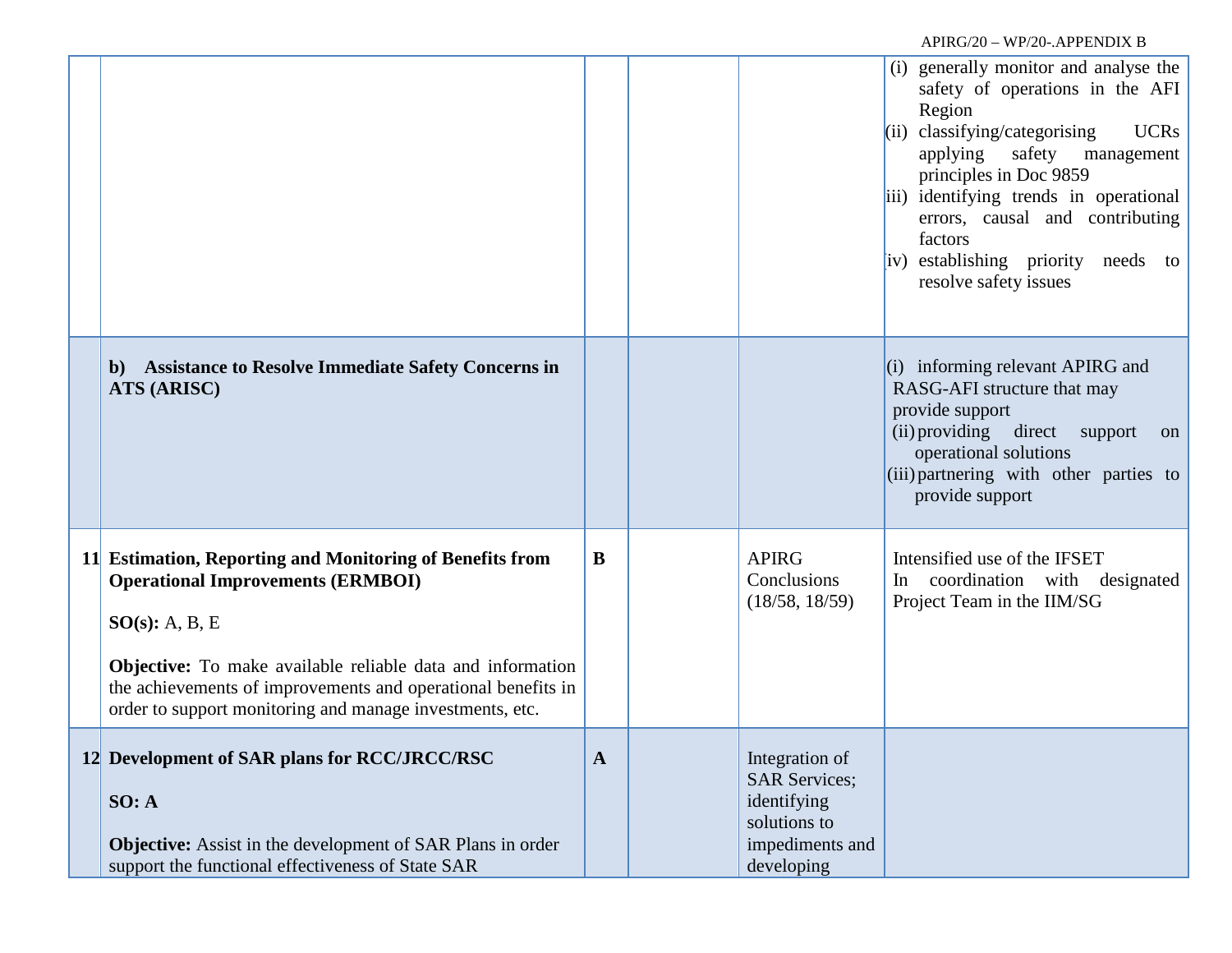| organizations                                                                                                                                                                                                           |   | regional<br>guidance<br>(ASSITF)                                                                                                           |  |
|-------------------------------------------------------------------------------------------------------------------------------------------------------------------------------------------------------------------------|---|--------------------------------------------------------------------------------------------------------------------------------------------|--|
| 13 Develop SAR legislation & Regulation for promulgation<br>SO: A<br><b>Objective:</b> To support the development of regulatory<br>provisions forming the basic legal framework for SAR<br>organizations and operations | B | Integration of<br><b>SAR Services;</b><br>identifying<br>solutions to<br>impediments and<br>developing<br>regional<br>guidance<br>(ASSITF) |  |

## **INFORMAL STRUCTURES COMPLEMENTING THE FORMAL APIRG STRUCTURES:**

- a) **SAT** (South Atlantic Implementation Group (ICG) An interregional Group (AFI, South America) for the coordinated implementation of ATM and CNS in the South Atlantic - AFI Area of Routing (AR2)
- b) **"Go Teams"** (ATM, PBN, SAR) Assistance missions of mission-specific experts triggered as and when need is identified. Modus operandi is "blitz" operations over a specific short period (usually 3 weeks or less) to effectively resolve a challenge or launch a complex concept. End of the mission is marked by tangible outcomes including ability of the target State/s to progress effectively. Go Teams can be triggered at regional level or by ICAO HQ.
- c) **AIAG** (ATS Incident Analysis Group) An AFI For the annual analysis of ATS incidents and investigation reports thereon in the AFI FIRs, validation of causal and contributing factors, recommending solutions and following up on implementation of the remedial actions.
- d) **ASIOACG** (Arabian Sea/Indian Ocean ATS Coordination Group) An interregional Group To, facilitate the optimum provision of Air Traffic Management (ATM) in the Arabian Sea and Indian Ocean region, through the development and implementation of improvements to ATM operational procedures
- e) **INSPIRE** (Indian Ocean Strategic Partnership to Reduce Emissions) An interregional Group, To implement User Preferred Routes (UPR) in the Arabia Sea and Indian Ocean airspace aimed at saving fuel and reducing CO2 emissions